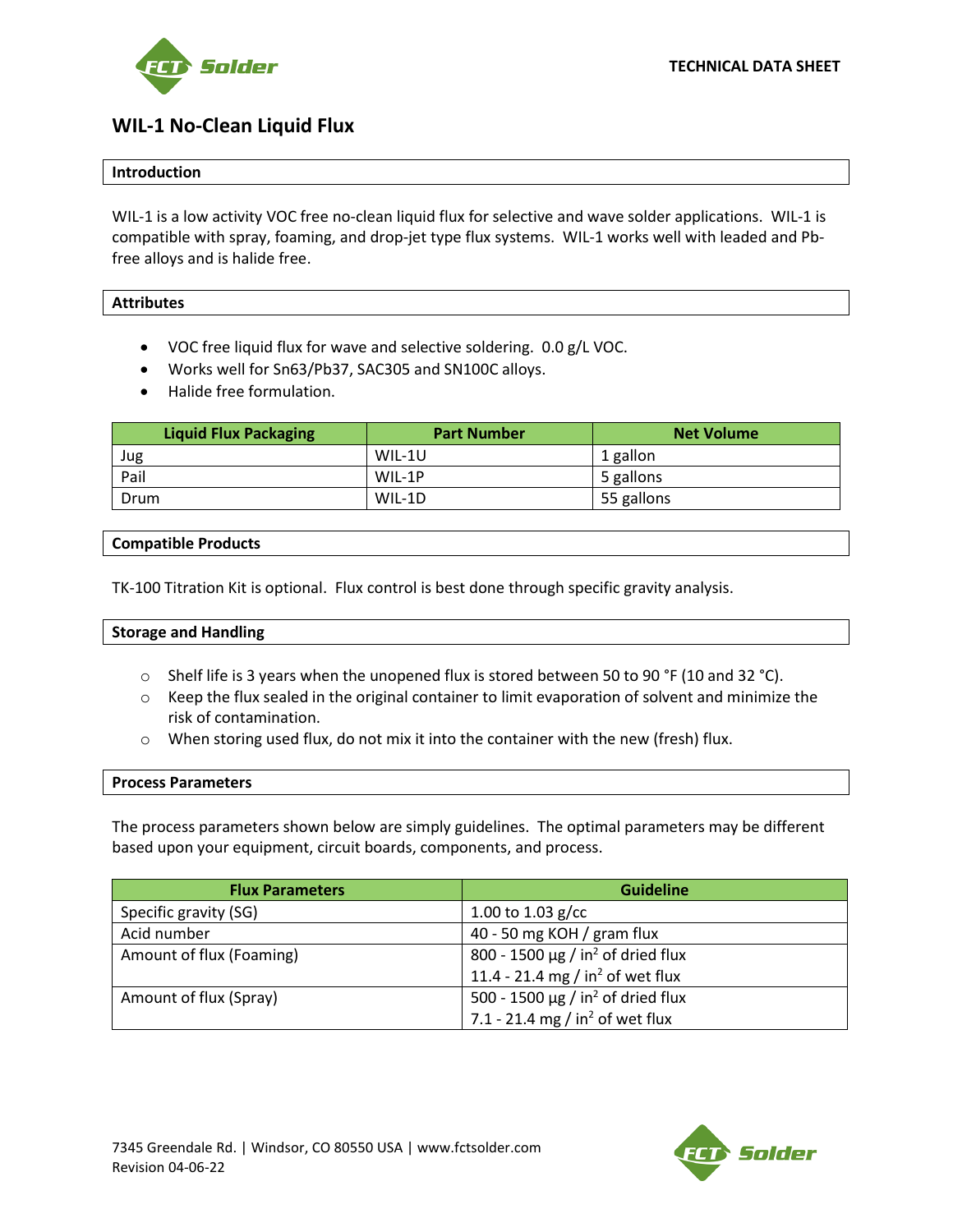

Coverage of flux should be uniform over the entire fluxed area. Penetration of flux through the circuit board holes can be checked using paper or cardboard on top of the circuit board run through the fluxer. Inspect the paper or cardboard for uniform wetness at each hole. Adjust the flux system if necessary.

| <b>Wave Solder Parameters</b> | <b>Sn63/Pb37</b>                  | <b>SN100C or SAC305</b>           |
|-------------------------------|-----------------------------------|-----------------------------------|
| Immersion depth in wave       | 1/2 to 3/3 of the board thickness | 1/2 to 3/3 of the board thickness |
| Top side preheat temperature  | 110 to 130 °C                     | 120 to 140 °C                     |
| Bottom side preheat           | 25 to 35 °C higher than the top   | 25 to 35 °C higher than the top   |
| temperature                   | side                              | side                              |
| Preheat ramp rate maximum     | 2 °C / second maximum             | 2 °C / second maximum             |
| Conveyor speed                | 4 to 6 ft/min (1.2 - 1.8 m/min)   | 3 to 6 ft/min (0.9 - 1.8 m/min)   |
| Contact time in wave          | 2 to 4 seconds                    | 3 to 6 seconds                    |
| Solder pot temperature        | 230 to 260 °C                     | 250 to 275 °C                     |

Water based fluxes like WIL-1 require higher pre-heat settings than isopropanol-based fluxes to evaporate off the water completely before the circuit boards touch the molten solder. If water is left on the circuit boards then the molten solder will cause explosive vaporization resulting in solder splattering and other issues. Pre-heat should be set so that water-based fluxes are dry as the circuit boards exit the pre-heat section.

| <b>Selective Solder Parameters</b> | <b>Sn63/Pb37</b>                | <b>SN100C or SAC305</b>         |
|------------------------------------|---------------------------------|---------------------------------|
| Top side preheat temperature       | 110 to 130 °C                   | 120 to 140 °C                   |
| Bottom side preheat                | 25 to 35 °C higher than the top | 25 to 35 °C higher than the top |
| temperature                        | side                            | side                            |
| Preheat ramp rate maximum          | 2 °C / second maximum           | 2 °C / second maximum           |
| Movement rate while soldering      | 5 to 15 in/min                  | 5 to 15 in/min                  |
| Contact time                       | 1 to 3 seconds                  | 1 to 4 seconds                  |
| Solder pot temperature             | 280 to 310 °C                   | 290 to 320 °C                   |

# **Flux Control**

De-ionized water will evaporate slowly out of the flux over time and the solvent should be replaced through analysis and additions of de-ionized water. WIL-1 flux is best controlled through specific gravity analysis using the procedure below. The flux should be tested and thinned approximately once every 4 to 8 hours of operation (foaming systems), or once every 40 hours of operation (spray systems).

- 1. Measure the specific gravity of the flux at 68 72 °F.
- 2. Calculation for the addition of D.I. water: D.I. water add (% vol) =  $[(SG - 1.02) / (SG - 1.00)] \times 100\%$

Maintain the specific gravity between 1.01 and 1.02 through additions of D.I. water. For example, if the specific gravity is 1.04 then the amount of D.I. water required would be 50% by volume. If the flux sump holds 20 gallons, then an addition of 10 gallons of D.I water would reduce the specific gravity from 1.04 to 1.02.

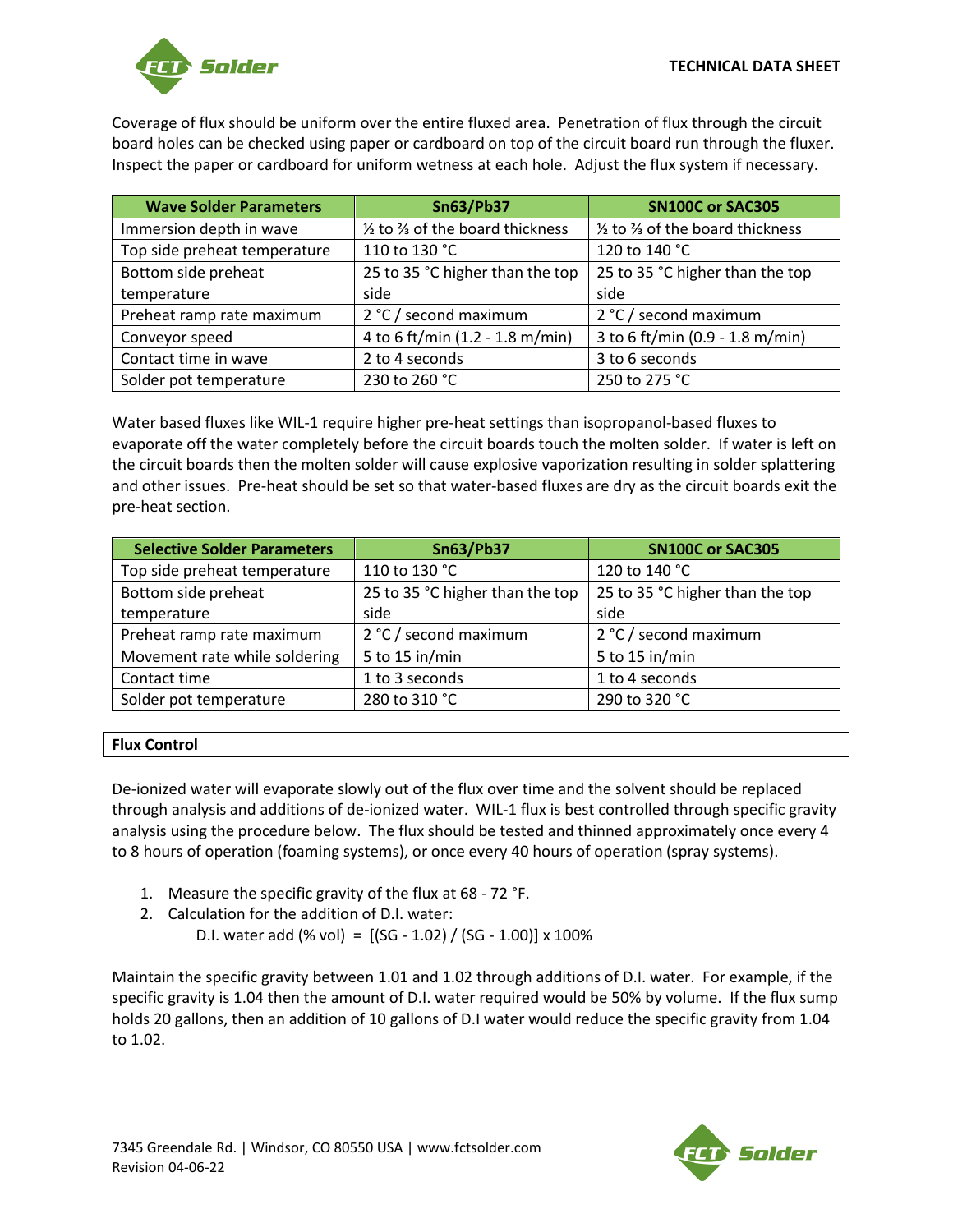

In recirculating flux equipment, the flux will accumulate contaminates and debris over time. Spent flux should be replaced after approximately 40 hours of use. The equipment, foam stone and sump should be cleaned with flux thinner before adding new (fresh) flux.

During extended shut down periods such as nights and weekends, the flux should be removed from the machine and stored in a sealed container. The air stone should be immersed in flux thinner during the shut-down period. Pumps and tubing should be flushed with flux thinner during the shut-down period.

# **Cleaning**

Raw flux can be removed from circuit boards and equipment using flux thinner (D.I. water). After heating, no-clean flux residues are designed to be "safe" and do not need to be removed from the circuit board. If removal of the flux residues is desired, then D.I. water heated to 120 - 180 °F can be used in standard washing equipment.

# **Safety**

Wear chemically resistant gloves and safety glasses when handling liquid flux. Avoid breathing fumes, especially during heating of the flux. Follow the guidelines in the Safety Data Sheet (SDS).

| <b>J-STD-004C Flux Standard</b>     | <b>Test Method</b>     | <b>Result</b>                 |
|-------------------------------------|------------------------|-------------------------------|
| J-STD-004C classification           | J-STD-004C methods     | ORL <sub>0</sub>              |
| Visual appearance                   | Visual                 | Clear to light yellow         |
| Solids content                      | <b>IPC 2.3.34</b>      | 6.5 to 7.5% wt                |
| Acid value                          | <b>IPC 2.3.13</b>      | 40 to 50 mg KOH / gram flux   |
| Specific gravity                    | <b>ASTM D-1298</b>     | 1.01 to 1.02 $g/cc$           |
| VOC content                         | Calculation            | 0.0 % wt (0.0 g/L)            |
| Halide ion content (Br, Cl, F, I)   | IPC 2.3.28.1           | $0.0 %$ wt                    |
| Halogen content (Br and Cl)         | EN 14582, IPC 2.3.28.1 | 4.0 to 5.0 % wt of the solids |
| Halide by silver chromate           | <b>IPC 2.3.33</b>      | No halides detected           |
| Fluoride by spot test               | IPC 2.3.35.1           | None detected                 |
| Copper mirror                       | <b>IPC 2.3.32</b>      | Low activity                  |
| Copper corrosion                    | <b>IPC 2.6.15</b>      | No corrosion                  |
| Surface Insulation Resistance (SIR) | IPC 2.6.3.7            | Pass $> 1.00E+08$ ohms        |
| Comb-up                             |                        |                               |
| Surface Insulation Resistance (SIR) | IPC 2.6.3.7            | Pass $> 1.00E+08$ ohms        |
| Comb-down                           |                        |                               |
| Electro Chemical Migration (ECM)    | IPC 2.6.14.1           | Pass                          |

#### Limited Liability and Warranty Disclaimer

All information, statements, technical data, and recommendations contained in this Technical Data Sheet are based on testing we believe to be reliable. However, the accuracy or completeness thereof is not guaranteed. It is impossible for our lab to account for all manufacturing conditions and variables. Products are warranted to be free from defects at the time sold. To the full extent consistent with applicable law, the exclusive remedy of the user or buyer is to receive replacement product for any product defective at the time sold. FCT Assembly, Inc. makes NO WARRANTIES OF MERCHANTABILITY OR